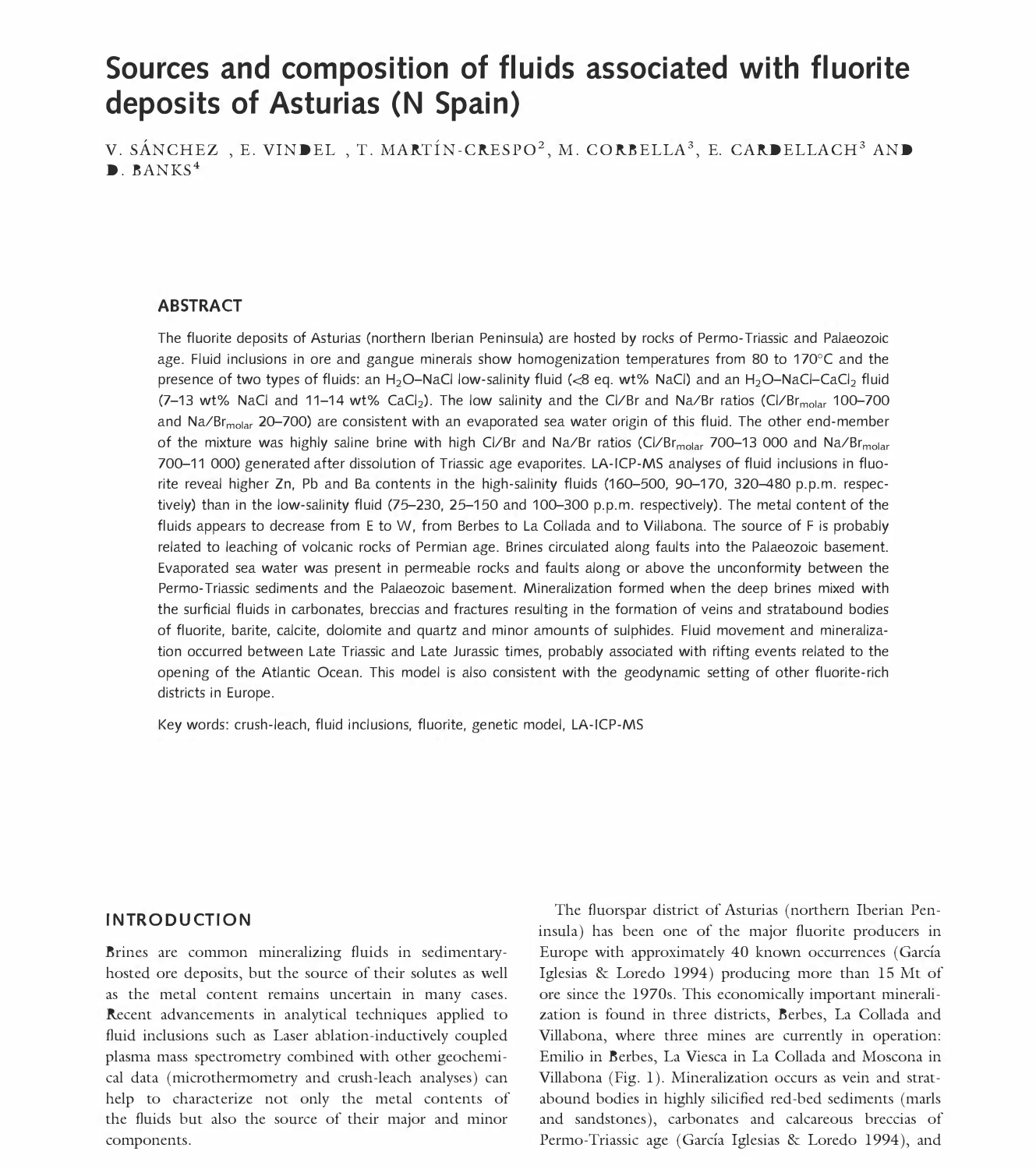

Fig. 1. Simplified geological map of the Asturias region showing the location of fluorite deposits and mining districts. (1) Moscona Mine, (2) La Viesca Mine, (3) Emilio Mine, (4) Valnegro, (5) Aurora vein, (6) San Lino Mine, (7) El Frondil "La Paredona".

as veins hosted in limestones of the Carboniferous basement.

The Asturian deposits are apparently similar to other fluorite and Ba-Zn-Pb mineralization in Europe, located near the contact between Variscan and Mesozoic rocks, e.g. the F-Ba veins in the Pyrenees (Johnson et al. 1996; Subias et al. 1998) and in the Catalonian Coastal Ranges (Canals et al. 1992; Canals & Cardellach 1993); the F veins in the Massif Central (Lhégu et al. 1982; Sizaret et al. 2004); and the Pb-Zn-F-Ba mineralization in SW Germany (von Gehlen 1989) and the North Pennine Orefield (Dunham 1990) and south-west England (Gleeson et al. 2001). F-Ba(-Zn-Pb) mineralization has been related to hydrothermal activity associated with extensional rift regimes developed during the opening of the N Atlantic, from Jurassic to Cretaceous times and share the geochemical characteristics of Mississippi Valley Type (MVT) deposits. Sánchez et al. (2006) obtained a Sm-Nd isochron on fluorite from Villabona that yielded an age of  $185 \pm 28$  Myr, MSWD = 0.3 (Late Triassic-Late Jurassic).

Previous geological, geochemical and mineralogical studies of the Asturian fluorite deposits were performed by Garcia Iglesias (1978), Ferrand et al. (1978), Garcia Iglesias & Loredo (1992), Garcia Iglesias & Loredo (1994), Garcia Iglesias & Touray (1977), Loredo & Garcia Iglesias (1984) and Tejerina & Zorrilla (1980). This study presents new insights into the composition of the mineralizing fluids of the fluorspar district of Asturias derived from two approaches: microthermometric and halogen data from fluid inclusions trapped in fluorite, quartz, calcite and

barite; and quantitative analysis of the metal content in fluids using the LA-ICP-MS technique (Günther et al. 1997, 1998; Heinrich et al. 2003), in order to better understand the fluid sources and evolution, flow pathways and ore-forming conditions at a regional scale. Finally, a genetic model of the hydrothermal mineralization is outlined and compared with other known fluorite districts.

## GEOLOGICAL SETTING

Two geological provinces can be distinguished in the Asturian region. The westernmost area is composed of Precambrian and Palaeozoic rocks (Fig. 1) comprising the folded and fractured Variscan basement. The Palaeozoic rocks consist of Cambrian limestones and sandstones as well as Ordovician and Devonian quartzites. The thickest sequence of sediments is of Carboniferous age, consisting of alternating carbonate and siliciclastic units (Aller 1986). The basement represents a Variscan, east-vergent, arcuate, thin-skinned foreland thrust and fold belt (Julivert 1971; Pérez-Estaún et al. 1988) which was uplifted during the Alpine orogeny over two synorogenic Tertiary basins: the Duero basin in the south and the Bay of Biscay in the north (Alonso & Pulgar 1995).

The central and easternmost areas of the region comprise Mesozoic and Cenozoic units that unconformably overlie the Palaeozoic basement (Fig. 1). Here, the oldest rocks are Permo-Triassic red mudstones, evaporites and calcarenites, interbedded with thin  $( $30 \text{ m}$ )$  lava and pyroclastic flows in the Villaviciosa area. These volcanic rocks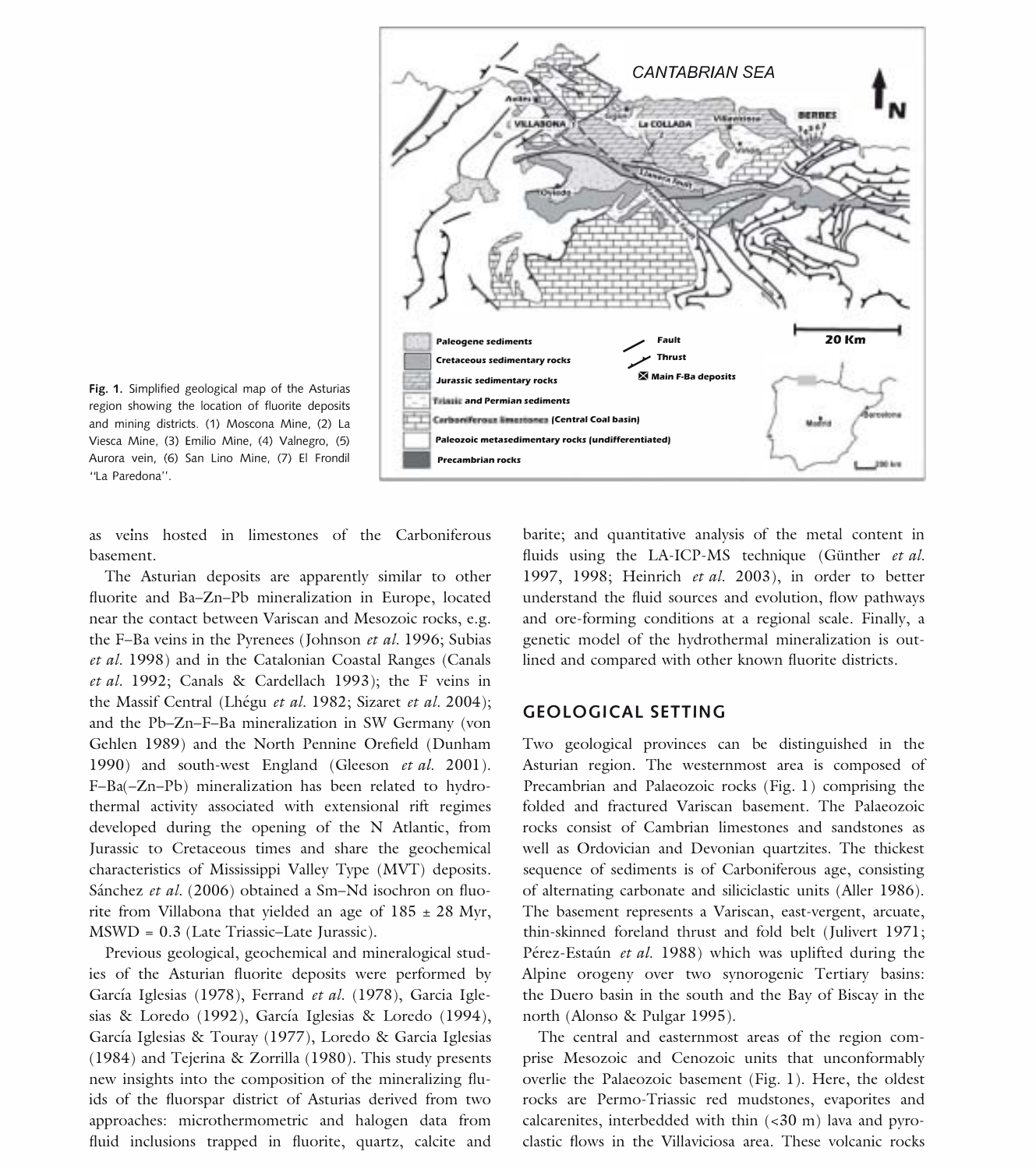are basaltic to andesitic-trachytic in composition  $(53-61 \text{ wt\% SiO}_2)$  and belong to the high-K, calc-alkaline series (Valverde 1993). In these rocks, an intense hydrothermal alteration (seritization) has been identified by the presence of numerous pseudomorphs after plagioclase, olivine and pyroxene crystals in an aphanitic matrix. According to García Iglesias & Loredo (1994), these volcanic rocks are regionally enriched in fluorine.

During the Jurassic, the Asturian basin was part of a large epicontinental sea, bounded by the Iberian Massif to the south-west and by the Armorican Massif to the north. Tectonic activity at the Triassic-Jurassic transition was related to extensional movements leading to the westward extension of the Tethys Ocean. More extensional tectonics took place during the Late Jurassic-Early Cretaceous, linked to the opening of the central Atlantic and the Bay of Biscay (Salas et al. 2001), which produced the most important Mesozoic basins of Europe. The fluorite deposits analysed in this study were emplaced in structures related to the Late Jurassic-Early Cretaceous extension event.

The area studied is located in central and eastern Asturias within the Mesozoic basin. The Berbes district is located in its easternmost zone (Fig. 1) and contains Emilio, the only mine currently in operation, as well as several abandoned deposits (El Frondil or La Paredona, San Lino, Aurora and Valnegro). Mineralization occurs as veins hosted in Carboniferous limestones (Aurora Mine) and as stratabound bodies hosted in breccio-conglomerates of Permo-Triassic age that unconformably overlie the Carboniferous limestones (Sánchez de la Torre et al. 1977; Tejerina & Zorrilla 1980; Fernández 1995). The breccias are composed of carbonate fragments of Carboniferous carbonate and are cemented by a grey to brownish carbonated matrix. These breccias are related to a Palaeozoic palaeo-relief and their largest outcrop extent is found in areas close to fractures affecting the basement. Fluorite fills

centimetre to metre-thick veins and dissolution cavities and replaces some of the clasts. Mineralization terminates abruptly where the breccia changes to Triassic marls and sandstones (García Iglesias & Loredo 1994).

The geology and the stratigraphic section in La Collada (Fig. 1) are similar to those in Berbes and were described in detail by Martínez-García & Tejerina (1979). Fluorite is present again in veins and stratabound bodies hosted in Permo-Triassic rocks that unconformably overlie the Palaeozoic basement. Mineralization is controlled by fractures that follow two major structures, the NW-SE-trending Ventaniella Fault, which constitutes the south-western limit of the Jurassic basin, and the E-W-trending Llanera Fault. Veins outnumber breccia replacements, which decrease towards the Upper Triassic marls in the upper parts of the formation. Samples for this study were collected from the currently active mine of La Viesca.

The Villabona district, located 10 km south of the town of Aviles (Fig. 1) includes the most important active mine in the region, Moscona Mine. The district is located at the intersection of the Ventaniella Fault with the Llanera Fault. The mineralization consists of replacement (stratabound) and vein bodies. Unlike in Berbes and La Collada, the lower breccio-conglomerated unit is removed in Villabona.

# MINERALOGY AND PARAGENETIC SEQUENCE

The mineralogy of the deposits in the three districts studied is very similar and comprises fluorite, barite, calcite, dolomite, quartz and minor amounts of sulphides: pyrite, galena, chalcopyrite and marcasite. The paragenetic succession is shown in Fig. 2.

Mineralization was preceded by a widespread silicification (microcrystalline quartz Q1) (Fig. 3A) dolomitization and chloritization of the host rocks. Fluorite precipitation took place either as replacement or in open space fillings.



Fig. 2. Paragenetic sequence in the Asturias deposits.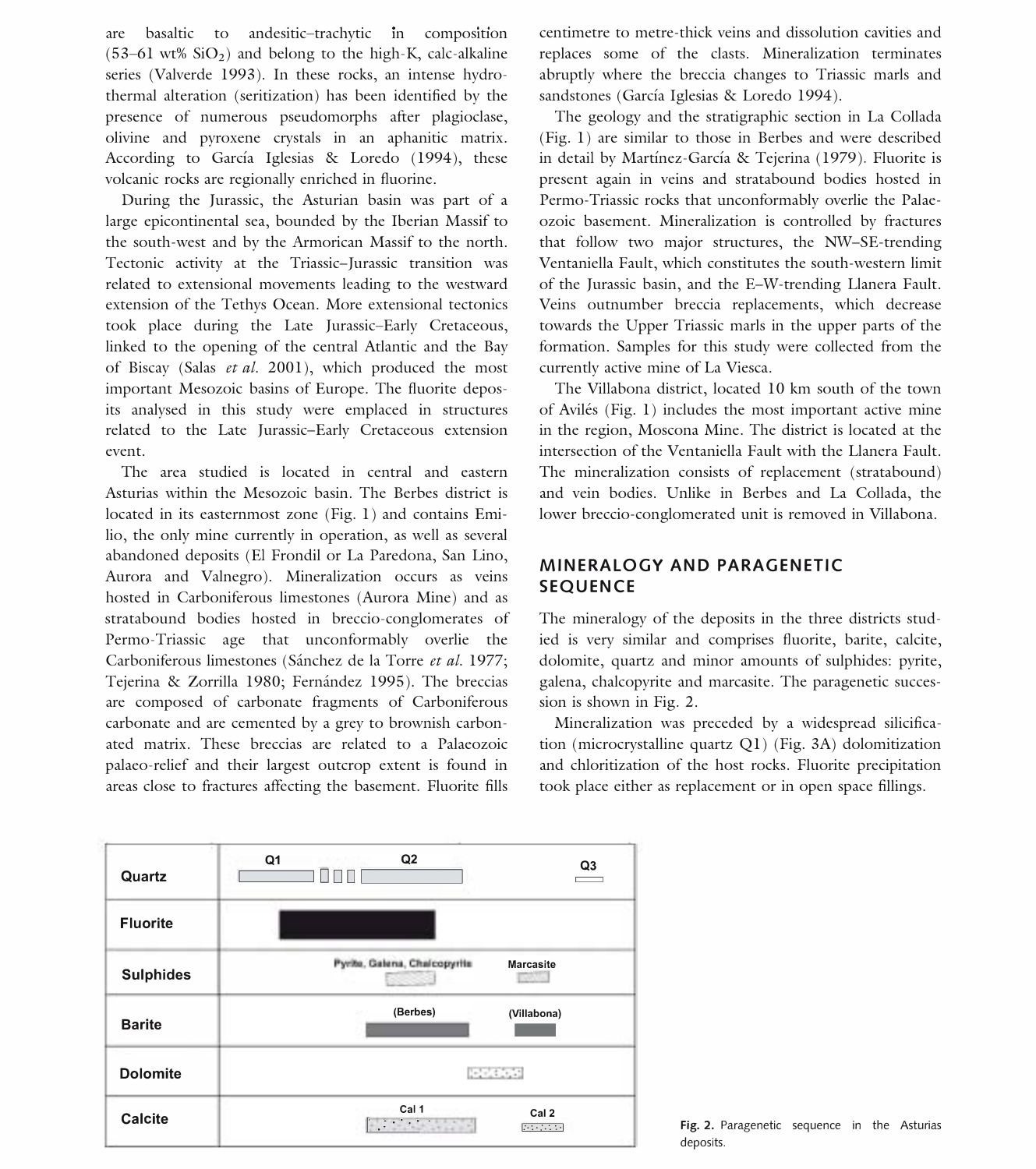

Fig. 3. (A) Fluerite and drusy clear quartz crystals (@2) filling a vein cutting an aggregate of microcrystalline quartz (@1). (8) Colourless, cubic fluorite crystals, 'La Viesca' mine, La Collaela elistrict. (Q Calcite rhembeheelrens surreuneling puiple fluorite, 'La Viesca' mine, La Collacia district. (D) Barite in resettes or platy aggregates associated with purple fluorite. 'La Paredona' area, Beibes district. (E) Primary fluid inclusions (P) in fluerite, distributed along growth planes paraliel to crystal faces, and secondary fluid inclusions (S) scattered along a healed fracture. (F) Primary (P) fluid inclusion isolated in fluorite crystal

In the Berbes and La Collada districts, fluorite occurs as cubic, uncoloured, deep purple, green or blue crystals (Fig. 3B); in the Villabona district, fluorite is predominantly yellow, with a purple colour appearing occasionally at the edge of some yellow crystals. Sulphides precipitated during and after fluorite formation, as shown by the presence of pyrite and chalcopyrite crystals either enclosed by or growing over fluorite. A second generation of drusy quartz (Q2) precipitated simultaneously and after fluorite, and was followed by both calaite, a pervasive mineral in the three districts, and dolomite. Two generations of calcite (cal 1 and cal 2) have been recognized: (i) early idiomorphic crystals that grow over fluorite (Fig. 3C) and  $(ii)$ late calaite scalenohedrons mainly present in La Collada and Villabona. Saddle dolomite is also found in the three districts.

Mineral presipitation ended with barite and a late generation of quartz  $(2)$ . Barite is particularly abundant in the Berbes district, where it may constitute monomineralic veins. Barite crystals are white, tabular or prismatic in shape, and frequently form rosettes (Fig. 3D) or platy aggregates. A later event of barite precipitation has only been recognized in Villabona, where platy crystals have a characteristic pale blue colour. Late quartz (03) is characterized by its idiomorphic shape (Herkimer, diamond-type) and the presence of large hydrocarbon-bearing inclusions (Arcos & Tornos 1997). This late quartz generation has only been found in the Berbes district.

It is interesting to note the widespread presence of solid organic matter (bitumen) in the deposits. Bitumen is found associated with sulphides, calcite and barite. The relationship between this organic matter and the trapped hydrocarbons in late idiomorphic quartz crystals of the Berbes district remains unclear.

The distribution of gangue minerals, especially barite and sulphides, is irregular at both the deposit and district scales. In the Moscona mine, sulphides (pyrite and marcasite) and barite are particularly abundant in the northern area of the mineralization, suggesting the presence of local zonation. Sulphides are also present in La Collada and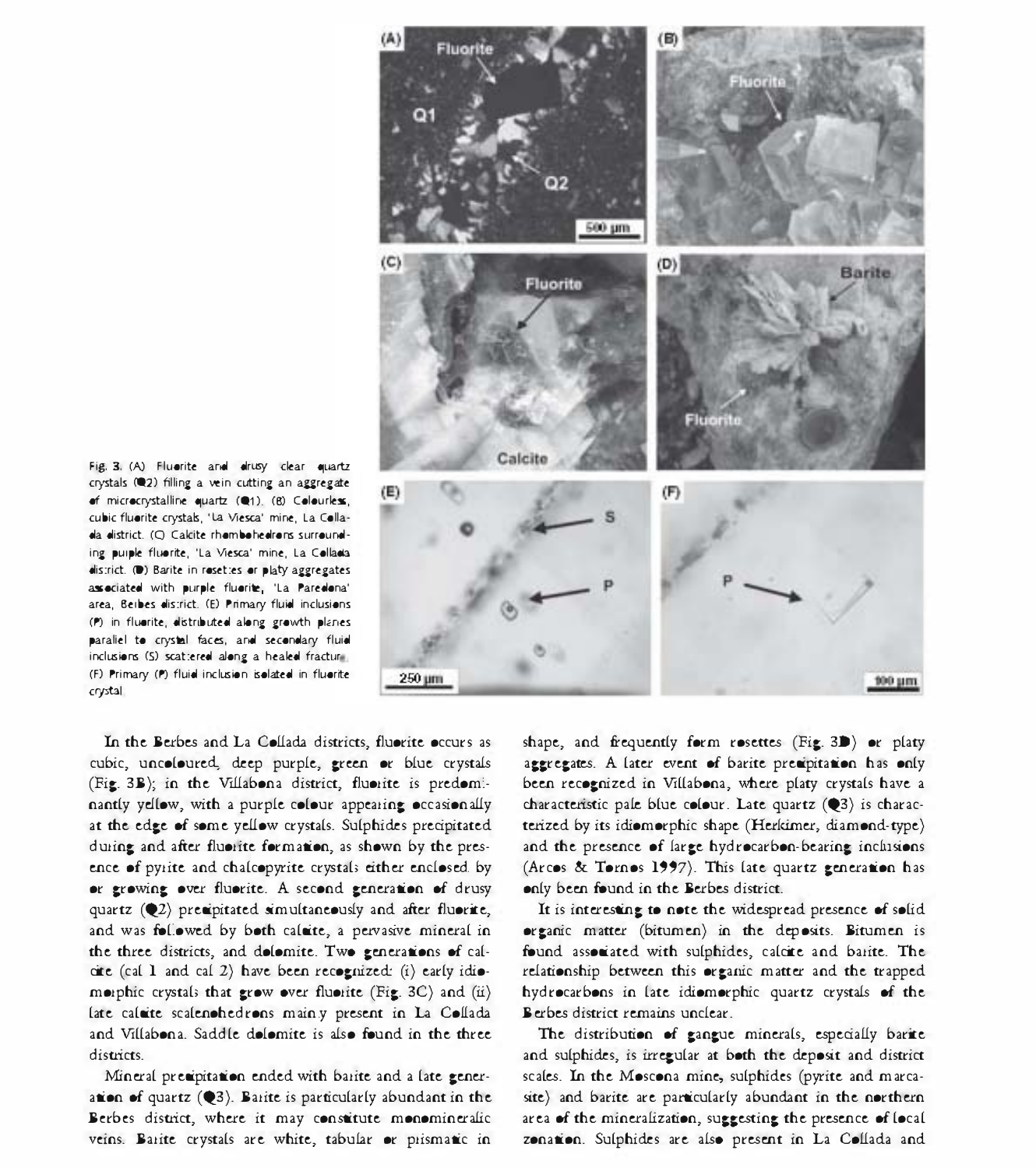Berbes, although in much smaller amounts. Barite is scarce in La Collada and at a regional scale it seems to be more abundant towards the east (Berbes district).

## ANALYTICAL PROCEDURES

sions from 18 samples) were carried out on doubly polished wafers  $(\approx 300 \mu m)$  in thickness) with a Linkam THMSG 600 heating-freezing stage. The stage was calibrated based on the melting point of solid standards at  $T > 25^{\circ}$ C, and natural and synthetic inclusions at  $T < 0^{\circ}$ C. The rate of heating was monitored in order to obtain measurement precision of  $\pm 0.2^{\circ}$ C during freezing and  $\pm 1^{\circ}$ C when heating over the 25-400°C temperature range. The salinity of  $H_2O-NaCl$  inclusions, reported as equivalent weight% NaCI (eq. wt% NaCI), was calculated from microthermometric data (ice melting,  $T_{\text{m,ice}}$ ) using the equations from Bodnar (1993). The salinity and composition of  $H_2O-NaCl-CaCl_2$  inclusions were established from ice and hydrohalite (hydrohalite melting,  $T_{m,h}\text{y}_\text{data}$ ) using a Microsoft Excel Add-in developed by Naden (1996). Some fluorite samples were also examined under a fluorescence microscope in order to identify any hydrocarbon-bearing inclusions.

Bulk crush-leach analyses were performed on fluorite, calcite, quartz and barite at the School of Earth Sciences, University of Leeds. The procedure has been described in detail by Banks et al. (2000). The samples were crushed to 1-2 mm in size and cleaned by boiling in 18.2  $M\Omega$  water. Dry samples from 0.5 to 1 g were crushed to a fine powder in an agate pestle and mortar, transferred to a sample container and the dried salts redissolved in  $18.2 \text{ M}\Omega$  water. Anions (Cl<sup>-</sup> and Br<sup>-</sup>) were determined with a Dionex DX-500 ion chromatograph and cations (Na<sup>+</sup> and K<sup>+</sup>) were determined on the same solution removed leached

troscopy. The analytical precision of these analyses was better than  $10\%$  ( $2\sigma$ ).

sions were carried out at the School of Earth and Environment, University of Leeds. Fluid inclusions in fluorite pieces, carefully selected after microthermometric study, were ablated with a GeoLas Q Plus Excimer Laser (ArF, 193-nm Microlas, Göttingen, Germany), using a repetition

rial was transported from a cylindrical chamber with a height of 5 mm and internal diameter of 57 mm, in  $0.68$  l min<sup>-1</sup> He via Teflon **B** tubing, the stated L + V inclusions (30-150 µm in size) and trails

with a volume of  $9.5 \text{ cm}^3$ , where the analytes were premixed with  $0.94-0.98$  l min<sup>-1</sup> Ar before introduction into the plasma. Ablated samples were analysed with an Agilent 7500c quadrupole ICP-MS, equipped with an octopole reaction cell. The cell was pressurized with  $2.5$  ml min<sup>-1</sup>

Microthermometric studies of fluid inclusions (observed and the ferences, probably from  $44^{\circ}Ca^{19}F$ . Fluid inclusion analyses H<sub>2</sub> which virtually eliminated  $^{40}Ar^{+}$  and  $^{40}Ar^{16}O^{+}$  interferences on  ${}^{56}Fe^+$  and greatly reduced the high Ar-based backgrounds on  $3^9$ K. The measured isotopes were  $3^3$ Na,  $^{24}Mg$ ,  $^{39}K$ ,  $^{55}Mn$ ,  $^{56}Fe$ ,  $^{63}Cu$ ,  $^{66}Zn$ ,  $^{137}Ba$  and  $^{208}Pb$  and Na was used as the internal reference element in all cases. Data from <sup>63</sup>Cu was subsequently discarded due to interwere calibrated using combinations of NIST SRM 610 and 612 silicate glass standards and a standard solution in a glass capillary. Absolute element concentrations were determined by multiplying element weight ratios to Na by the Na concentrations derived from microthermometric data and then corrected for the contribution of other major elements in the fluid

mass balance approach: [NaCl]<sub>equiv</sub>  $\approx$  [NaCl] +  $\sum_i [X_iCl_{ni}]$ . Full details of the analytical procedure, including the ablation of standards, and data processing, are given in Allan et al. (2005). To ensure accurate results, ablations with Na signals below  $10\sigma$  of the background were rejected. Detection limits of other elements were calculated as  $3\sigma$  of the background (Longerich et al. 1996).

# MICROTHERMOMETRY OF FLUID INCLUSIONS

Microthermometric studies were carried out on fluid sions in fluorite, quartz (Q2), calcite and barrier from the barrier from the barrier from the barrier from the barrier from the barrier from the barrier from the barrier from the barrier from the barrier from the barrier

three districts. Most fluid

nantly liquid (L) with a minor vapour (V) phase  $(L + V)$ . In fluorite, inclusions range  $\mathbb{R}^2$  in size  $\mathbb{R}^2$  in size  $\mathbb{R}^2$  in size  $\mathbb{R}^2$  in size  $\mathbb{R}^2$  in size  $\mathbb{R}^2$  in size  $\mathbb{R}^2$  in size  $\mathbb{R}^2$  in size  $\mathbb{R}^2$  in size  $\mathbb{R}^2$  in size

with an acidified LaCl<sub>3</sub> solution by flame  $(5-100 \text{ }\mu\text{m})$  with a vapour proportion of 5% to 15%. In the and  $L + V$  type, with the vapour phase comprising 10% to 20% of inclusions volwne. Inclusions distributed along growth planes, parallel to crystal faces (Fig. 3E) and isolated cube-shaped inclusions were considered primary (Fig. 3F). Secondary inclusions display irregular shapes and are scattered along healed fractures. They are smaller in size Berbes district some inclusions containing trapped solids of brownish bitwnen-like colour were also observed in fluorite.

Laser ablation ICP-MS analyses of individual fluid inclusion data were also obtained from quartz (Q2) samples from Berbes and La Collada. The same quartz generation in the Moscona mine does not contain fluid inclusions suitable for microthermometry due to the microthermometry due to the inclusions of the inclusions of the inclusions of the inclusions of the inclusions of the inclusions of the inclusions of the inclusions

rate of 5 Hz and laser fluence vapour proportion of 5-15% and are grouped along small size (less than  $5 \mu m$ ). Primary inclusions have regular to negative crystal shapes, are biphase  $(L + V)$  with a growth bands. Trails of irregularly shaped secondary inclusions  $(5-100 \mu m)$  in size) are also abundant.

> of smaller secondary inclusions  $(<5-50 \mu m)$  occur in calcite, and commonly show evidence for stretching and necking-down. Small, monophase L inclusions  $(<5-50 \mu m$ in size) are the predominant type in barite.  $L + V$  inclusions with a vapour proportion of 5-15% occurring in trails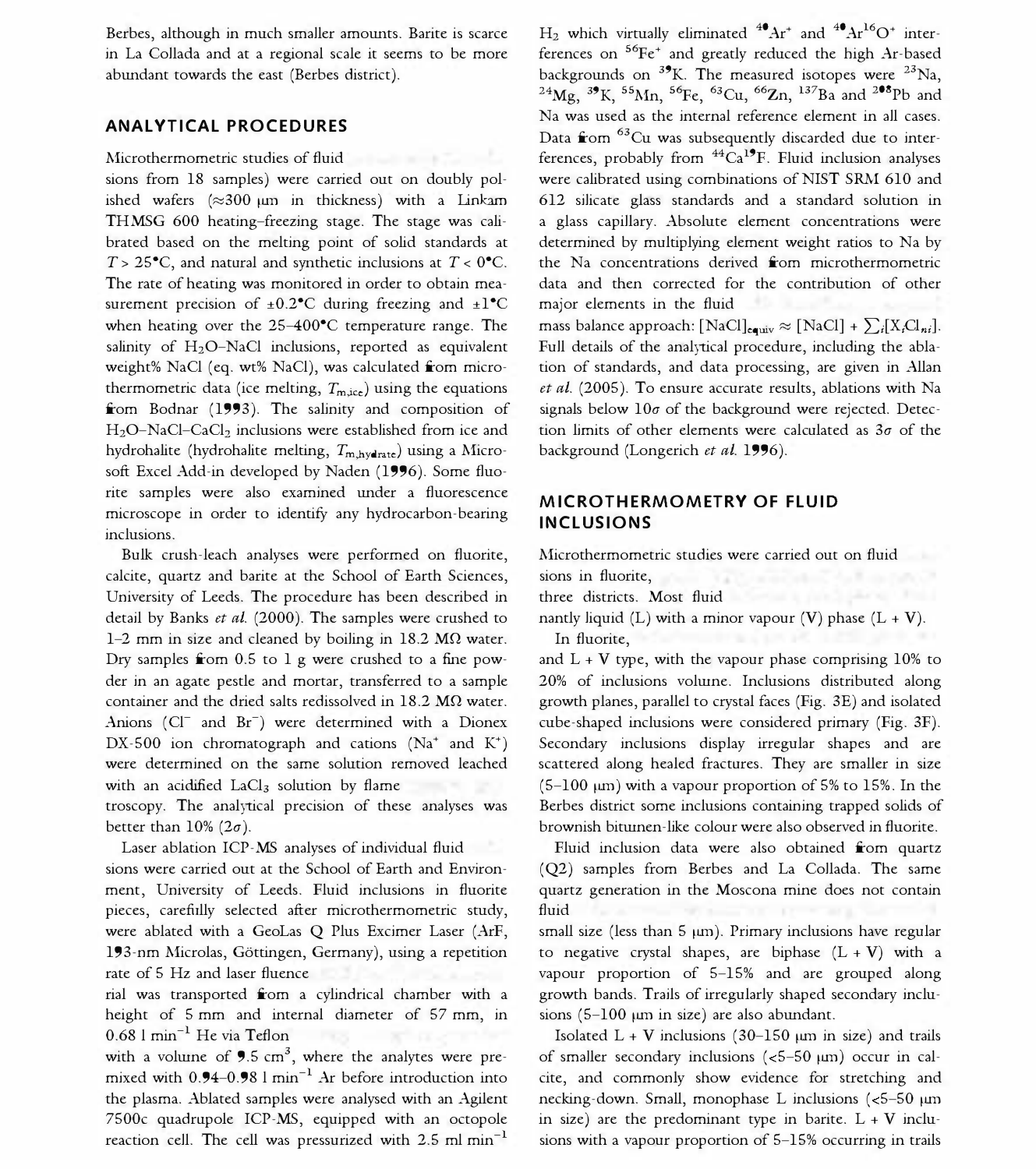#### Type A fluid inclusions

## Type B fluid inclusions

Villabona. The first melting temperatures  $(T_c)$ , between -65 and -45°C, and the brown to yellowish colour of the

| or isolated are scarce in barite and have only been studied                                                                        |                                                                    |  |  |
|------------------------------------------------------------------------------------------------------------------------------------|--------------------------------------------------------------------|--|--|
| in samples from the Berbes and Villabona districts. Organic                                                                        |                                                                    |  |  |
| matter (bitumen) is occasionally present in fluid                                                                                  |                                                                    |  |  |
| in barite from the Berbes district. Although García Iglesias                                                                       |                                                                    |  |  |
| (1978) and García Iglesias and Touray (1977) described                                                                             |                                                                    |  |  |
| widespread secondary fluid<br>carbons in the Berbes district, we unfortunately found only                                          |                                                                    |  |  |
| a few of this type of inclusions, and they were too small                                                                          |                                                                    |  |  |
| (<5 µm) to yield usable data for this study.                                                                                       |                                                                    |  |  |
| On the basis of textural relationships and microther-                                                                              | V7.5 eq. wtls NaCl (mode: 7<br>V8.2 eq. wtls NaCl (mode: 2<br>e.c. |  |  |
| mometry, three types of fluid                                                                                                      | 6.6.                                                               |  |  |
| type A, those containing aqueous fluid                                                                                             | Ŷ.                                                                 |  |  |
| H <sub>2</sub> O-NaCl and type B, those containing aqueous fluid                                                                   |                                                                    |  |  |
| dominated by H <sub>2</sub> O-NaCl-CaCl <sub>2</sub> that, based on salinity                                                       |                                                                    |  |  |
| and CaCl <sub>2</sub> content can be subdivided into two groups, B1                                                                |                                                                    |  |  |
| and B2. All three types (A, B1 and B2) have been recog-                                                                            | 85/170<br>90/170                                                   |  |  |
| nized in the Berbes, La Collada and Villabona districts,                                                                           |                                                                    |  |  |
| and are present in fluorite,                                                                                                       |                                                                    |  |  |
| mary fluid                                                                                                                         |                                                                    |  |  |
| types have been observed parallel to crystal faces a long                                                                          |                                                                    |  |  |
| growth planes. Microthermometric results and the abbrevi-                                                                          | $1 - 1$                                                            |  |  |
| ations used in the text are shown in Table 1 and Fig. 4.                                                                           |                                                                    |  |  |
| No pressure correction has been applied to the homogeni-                                                                           |                                                                    |  |  |
| zation temperatures as the depth of burial at the time of<br>ore formation (between 157 and 213 Myr) was less than                 |                                                                    |  |  |
| 800 m (the maximum depth of the Mesozoic cover; García                                                                             |                                                                    |  |  |
| Iglesias & Loredo 1994), which would correspond to a                                                                               |                                                                    |  |  |
| hydrostatic pressure of ≈12-13 MPa.                                                                                                |                                                                    |  |  |
|                                                                                                                                    |                                                                    |  |  |
|                                                                                                                                    |                                                                    |  |  |
| Type A fluid inclusions                                                                                                            |                                                                    |  |  |
| They are present as primary and secondary inclusions in                                                                            |                                                                    |  |  |
| fluorite,                                                                                                                          |                                                                    |  |  |
| quartz (Q2) and calcite from La Collada; and in fluorite                                                                           |                                                                    |  |  |
| and barite from Villabona. Their first melting temperature                                                                         |                                                                    |  |  |
| $(T_c)$ is about -21°C, which corresponds to eutectic melt-                                                                        |                                                                    |  |  |
| ing temperatures in the H <sub>2</sub> O-NaCl system, suggesting that                                                              |                                                                    |  |  |
| other salt species are not present in significant concentra-                                                                       |                                                                    |  |  |
| tions. The temperature of final ice melting $(T_{m,ice})$ in                                                                       |                                                                    |  |  |
| primary fluid                                                                                                                      |                                                                    |  |  |
| sponding to salinities between 0 and 8.2 equivalent weight<br>per cent NaCl (eq. wt% NaCl). Homogenization occurs to               |                                                                    |  |  |
| the liquid phase at temperatures $(Th)$ between 80 and                                                                             |                                                                    |  |  |
| 170°C. Secondary fluid                                                                                                             |                                                                    |  |  |
| homogenization temperatures, from 80 to 250°C. Final ice                                                                           |                                                                    |  |  |
| melting temperature data range from 0 to -2°C.                                                                                     |                                                                    |  |  |
|                                                                                                                                    |                                                                    |  |  |
| Type B fluid inclusions                                                                                                            |                                                                    |  |  |
|                                                                                                                                    |                                                                    |  |  |
| Type B primary fluid                                                                                                               |                                                                    |  |  |
| calcite and barite from Berbes, in fluorite                                                                                        |                                                                    |  |  |
| from La Collada, and in fluorite                                                                                                   |                                                                    |  |  |
| Villabona. The first melting temperatures $(T_e)$ , between<br>$-65$ and $-45^{\circ}$ C, and the brown to vellowish colour of the |                                                                    |  |  |
|                                                                                                                                    |                                                                    |  |  |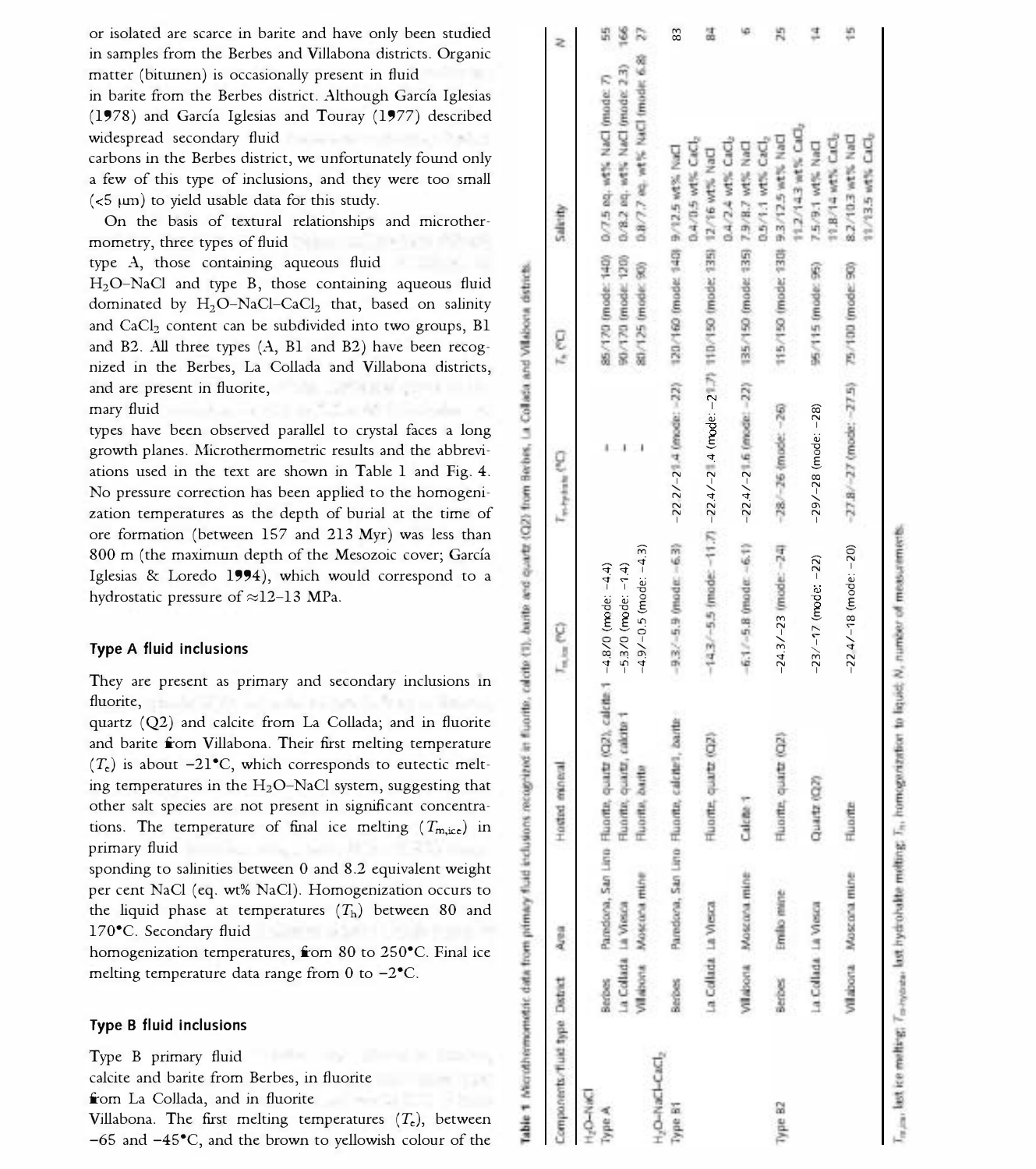

Fig. 4. Homogenization temperature versus salinity plot for H<sub>2</sub>O-NaCl (type A primary fluid inclusions) and  $H_2O-NaCl-CaCl_2$  fluids (type B primary fluid inclusions) in fluorite, quartz, calcite and barite.

liquid phase when frozen to around -100°C, are characteristic of the  $H_2O-NaCl-CaCl_2$  system (Reynolds & Goldstein 1994). Based on distinct groupings in  $T_{\rm m,ice}$  and  $T_{\text{m-hydroate}}$ , two different types of  $H_2O-NaCl-CaCl_2$ inclusions were distinguished, named BI and B2.

BI inclusions. These inclusions were found in fluorite, calcite and barite from Berbes, in fluorite and quartz from La Collada and in calcite from Villabona. The  $T_{m,ice}$  in the three districts varied between -14.3 and -5.5 °C.  $T_{\text{m,hydro}}$ occurs prior to  $T_{\text{m,ice}}$  at temperatures from  $-22.4$  to  $-21.4$ °C. Modelling these data in the NaCl-CaCl<sub>2</sub>-H<sub>2</sub>O system yields estimated bulk salinities of  $8.4-18.4$  wt% NaCl + CaCl<sub>2</sub>, with 7.9-16 wt% NaCl and  $0.4-2.4$  wt% CaCl<sub>2</sub>. Salinities calculated from the  $T_{\text{m,ice}}$  and  $T_{\text{m,hydro}}$  in the Berbes and Villabona districts (less than 12.5 wt% NaCl and 1.1 wt%  $CaCl<sub>2</sub>$ ) are lower than those of La Collada (16 wt% NaCl and 2.4 wt%  $CaCl<sub>2</sub>$ ). B1 inclusions have homogenization temperatures to liquid between 110 and 160°C with a mode of 135°C.

B2 inclusions. These occur in fluorite and quartz from Berbes (Emilio mine); fluorite in Villabona (Moscona mine), and in quartz (Q2) from La Collada. Similar final melting temperatures have been measured in the three districts:  $T_{\text{m,hydrate}}$  (-29 to -26°C) occurs before the final melting of ice ( $T_{\text{m,ice}}$ : -24.3 to -17°C). Calculated bulk salinity ranges from 23 to 26 wt% NaCl +  $CaCl<sub>2</sub>$  composed of 7.5–12.5 wt% NaCl and 11.0–14.3 wt% CaCl<sub>2</sub>.  $T<sub>h</sub>$ values vary between 75 and 150°C, with the lowest values in Villabona (75-100°C) and the highest values in Berbes  $(115-150\text{°C})$ .

The major solute composition of Bl and B2 fluid inclusions from the three districts, calculated from  $T_{\text{m-hvdrate}}$ 



Fig. 5.  $H_2O$ -NaCl-CaCl<sub>2</sub> ratios of type B primary fluid inclusions in fluorite, quartz, calcite and barite, plotted on the diagram of Oakes et al. (1990).

and  $T_{\text{m,ice}}$  are shown on the phase diagram for the  $H_2O$ -NaCl-CaCl<sub>2</sub> system (Fig. 5) based on Oakes et al. (1990). As the final melting of hydrohalite occurs before the final melting of ice, most of inclusions plot within the stability field of ice + liquid and the two populations of fluid inclusions can be distinguished. The Bl inclusions form a trend sub-parallel to the  $H<sub>2</sub>O-NaCl$  boundary indicative of low and fairly constant  $CaCl<sub>2</sub>$  (<2 wt%) and variable NaCl contents (8-16 wt%), excluding a small group of results from La Collada. B2 inclusions plot near the centre of the diagram and are characterized by higher  $CaCl<sub>2</sub>$  and NaCl contents.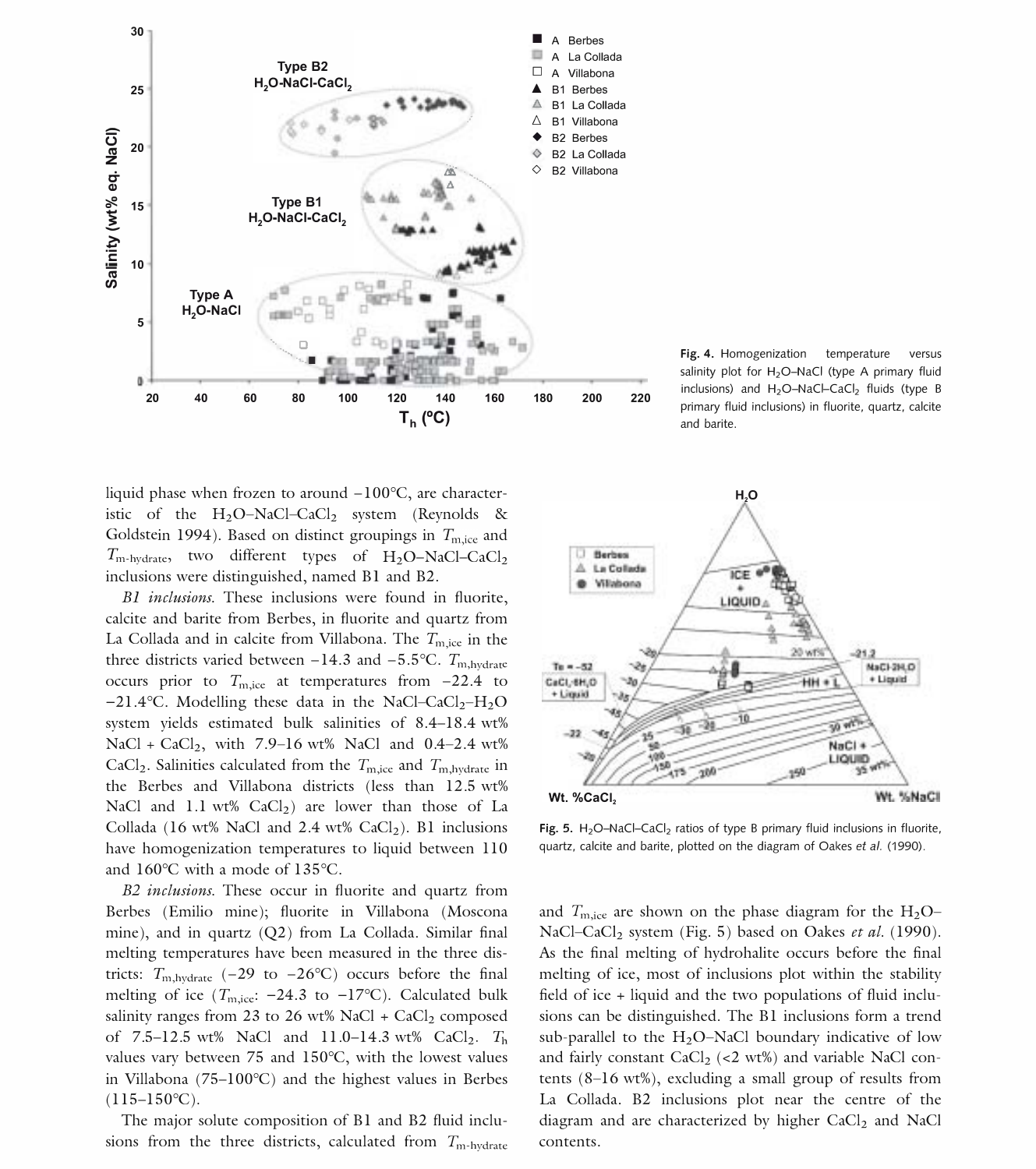## Crush-Leach

Thirty-six samples (fluorite, calcite) were and barrier and barriers and barriers and barriers and barriers and barriers and barriers and barriers and barriers and barriers and barriers and barriers and barriers and barrie

analysed for their Cl, Br, Na and K content. The halogen content (Cl and Br) and halogen ratios (Cl/Br and Na/Br) of fluid inclusions are often used to recognize the presence of fluid inclusions are often used to recognize the presence of fluid

the origin of their salinity (Banks et al. 2000). Crush-leach is a bulk analysis technique, and it does not allow discrimi-

Crush-leach samples have been carefully selected in order

(Table 2). Separation between B1 and B2 fluid inclusion of Na from the fluid

populations was not possible. Results are shown in Table 2.

Most inclusions have Cl/Br ratios lower than that of sea water ( $ca. 655$ ) and lie on or close to the region to

the sea water evaporation trend indicative of halite precipitation (Figs 6 and 7). In a Cl/Br versus Na/Br (molar) diagram, most of the data plot on or close to a line resulting from mixing, in variable proportions, of fluids with contrasting Cl/Br ratios (Fig.  $6$ ). As the most abun- $\frac{d}{dx}$  dant type of fluid  $\frac{d}{dx}$  inclusions in the analysed samples corrected samples corrected samples corrected samples corrected samples corrected samples corrected samples corrected samples corrected samples cor

of different fluid sources and to provide information of different fluids (type A), and the low-salinity H<sub>2</sub>O-NaCl fluids (type A), and the low-salinity H<sub>2</sub>O-NaCl fluids (type A), and type A), and type A), and type A), a

these halogen ratios suggest that the predominant fluid was sea water derived.  $H_2O-NaCl-CaCl_2$  fluid

nation between different populations of fluid inclusions (type B) have higher CI/Br ratios, from ca. 1100 to to get a majority (>90%) of fluid inclusions from each type. In this group plot on the left-Type A fluid inclusions predominate in most samples in most samples of the halite dissolution line, suggesting a loss 13 000, which can result from halite dissolution. Interestof  $\overline{N}$  a from the fluid

fluid-rock interaction with planets and planets of the planets of the control of the control of the control of the control of the control of the control of the control of the control of the control of the control of the co

(Davisson & Criss 1996) or a Mg-Ca exchange during dolomitization processes, thus resulting in a more Ca-rich brine.

|  | Table 2 Leachate analysis (molar ratio) of fluid inclusions in fluorite, calcite, barite and quartz from Berbes, La Collada and Villabona districts. |
|--|------------------------------------------------------------------------------------------------------------------------------------------------------|
|--|------------------------------------------------------------------------------------------------------------------------------------------------------|

| <b>District</b> | Sample           | Hosted mineral | Predominant fluid type | Cl/Br | Na/Br | Na/Cl | Na/K |
|-----------------|------------------|----------------|------------------------|-------|-------|-------|------|
| La Collada      | $CO - 04 - 03$   | Fluorite       | Α                      | 872   | 642   | 0.75  | 13   |
|                 | $CO - 04 - 16$   | Fluerite       | Α                      | 824   | 601   | 0.74  | 14   |
|                 | CO-04-10         | Fluerite       | Α                      | 263   | 265   | 1.02  | 15   |
|                 | $CO - 04 - 07$   | Calcite        | Α                      | 515   | 323   | 0.63  | 16   |
| Berbes          | BE-03-39         | Fluerite       | A                      | 217   | 158   | 0.74  | 15   |
|                 | BE-05-07b        | Fluerite       | A                      | 635   | 481   | 0.77  | 30   |
|                 | BE-05-08         | Fluerite       | Α                      | 298   | 196   | 0.67  | 25   |
|                 | BE-05-14         | Fluerite       | A                      | 664   | 519   | 0.79  | 23   |
|                 | <b>BE-05-EM</b>  | Fluorite       | Α                      | 287   | 167   | 0.59  | 22   |
|                 | BE-05-22         | Fluerite       | Α                      | 247   | 138   | 0.56  | 20   |
|                 | BE-03-46         | Calcite        | A                      | 229   | 93    | 0.41  | 15   |
|                 | BE-03-49         | Calcite        | $\overline{A}$         | 226   | 97    | 0.44  | 13   |
|                 | BE-05-07         | Calcite        | Α                      | 579   | 495   | 0.87  | 24   |
|                 | BE-05-11         | Calcite        | Α                      | 517   | 329   | 0.65  | 19   |
|                 | BE-03-21         | Quartz         | A                      | 616   | 610   | 1     | 16   |
|                 | BE-03-21b        | Quartz         | Α                      | 630   | 588   | 0.95  | 15   |
| Villabona       | $VI-04-02$       | Fluerite       | Α                      | 405   | 291   | 0.73  | 26   |
|                 | $VI - 04 - 07$   | Fluerite       | Α                      | 323   | 201   | 0.63  | 21   |
|                 | $VI - 04 - 10$   | Fluerite       | A                      | 98    | 70    | 0.73  | 22   |
|                 | $VI - 04 - 14$   | Fluerite       | Α                      | 701   | 608   | 0.88  | 38   |
|                 | $VI-05-FL$       | Fluerite       | Α                      | 315   | 213   | 0.69  | 16   |
|                 | <b>VI-05-MFL</b> | Fluerite       | A                      | 580   | 394   | 0.69  | 24   |
|                 | $VI - 04 - 02$   | Calcite        | A                      | 601   | 438   | 0.74  | 32   |
| La Collada      | $CO - 04 - 03$   | Fluerite       | B                      | 1028  | 777   | 0.77  | 13   |
|                 | $CO - 04 - 06$   | Fluerite       | B                      | 1076  | 791   | 0.74  | 11   |
|                 | $CO - 04 - 16$   | Fluerite       | B                      | 3410  | 2582  | 0.77  | 14   |
|                 | $CO - 04 - 13$   | Calcite        | B                      | 1151  | 804   | 0.71  | 13   |
|                 | $CO - 04 - 17$   | Calcite        | B                      | 3267  | 2317  | 0.72  | 10   |
|                 | $CO - 04 - 07$   | Quartz         | B                      | 1088  | 787   | 0.73  | 13   |
| Berbes          | BE-03-03         | Fluerite       | B                      | 6977  | 5230  | 0.76  | 33   |
|                 | BE-05-07a        | Fluerite       | B                      | 1175  | 888   | 0.77  | 36   |
|                 | BE-05-25         | Fluerite       | B                      | 2130  | 1660  | 0.79  | 19   |
|                 | BE-05-12         | Barite         | B                      | 1385  | 1167  | 0.85  | 28   |
|                 | BE-03-32         | Quartz         | B                      | 12815 | 10844 | 0.86  | 14   |
| Villabona       | $V1 - 04 - 15$   | Fluerite       | B                      | 8311  | 6459  | 0.79  | 30   |
|                 | $VI - 04 - 14$   | Calcite        | B                      | 3480  | 2715  | 0.79  | 36   |
| Sea water       |                  |                |                        | 658   | 564   | 0.86  | 46   |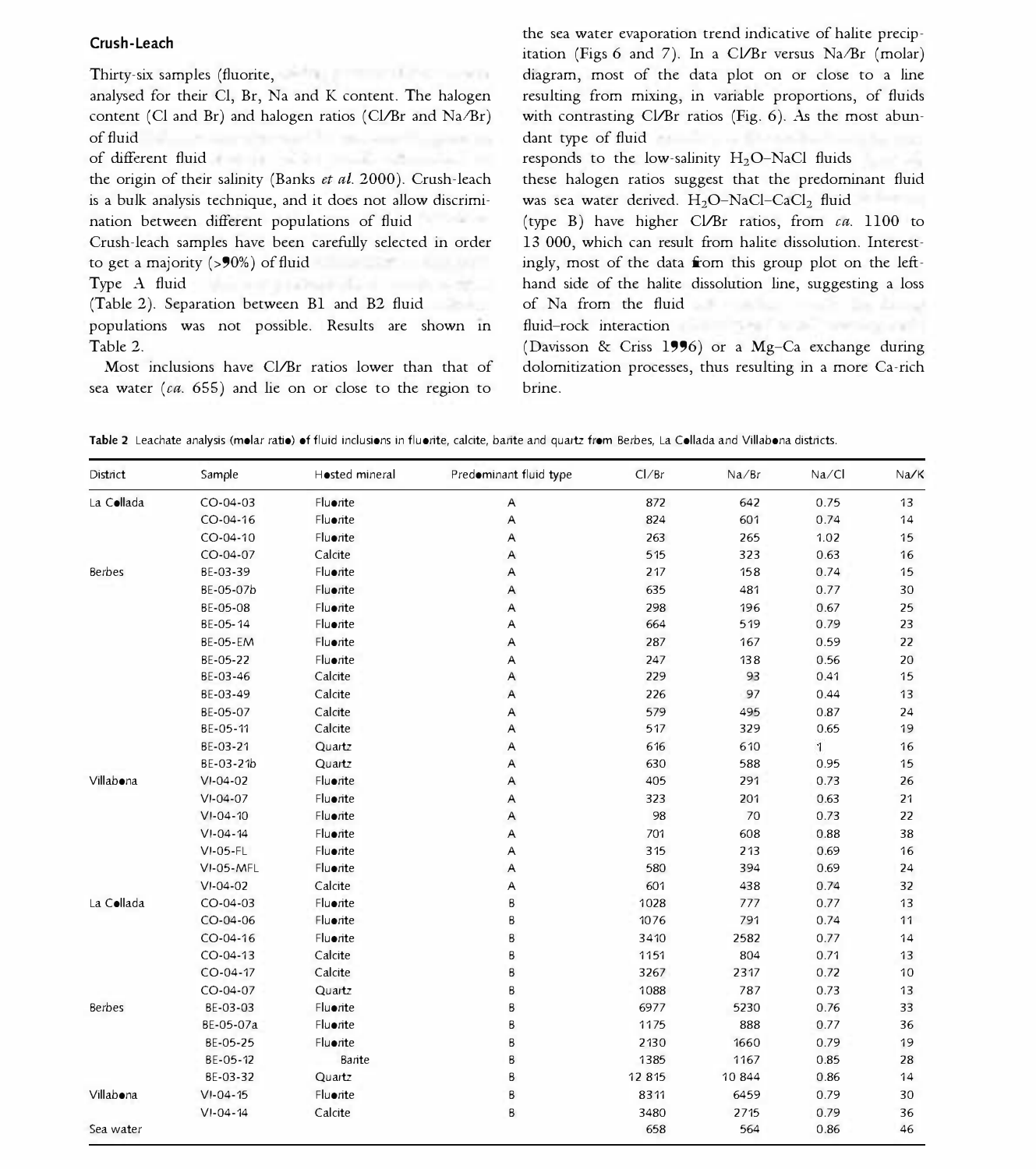

Fig. 6. Na/Br and Cl/Br molar ratios of inclusion fluids relative to evaporation of sea water and dissolution of halite. The inclusion fluids fall into two groups either from the residual brine remaining after halite precipitation from sea water or from dissolution of halite.



Fig. 7. Na/Cl and Cl/Br molar ratios of inclusion fluids. The vertical mixing line at a constant Na/Cl ratio of ca. 0.75 reveals the extent of Na loss.

In a Cl/Br versus Na/Cl diagram, most of fluid A data plot along the sea water evaporation trend (Fig. 7), indicating an evolved Br-rich fluid. However, type B fluid plots along a constant Na/Cl ratio  $(0.75)$  consistent with mixing of the Br-rich fluids (type A) with halite dissolution brine. Water-rock interaction may be recognized in a Cl/Br versus  $\text{Na/K}$  diagram (Fig. 8). Most of the Br-rich fluid inclusions (type A) plot on or close to the sea water evaporation trend, and although they exhibit different  $Na/K$  ratios, their values are consistent with the degree of

evaporation as defined by Cl/Br ratios. A few samples plot further to the left, reflecting a certain degree of alteration. The fluid inclusions with variable amounts of halite dissolution fluid show a decrease in  $Na/K$  ratios with increasing Cl/Br ratios, although this correlation is the opposite of what would be expected for halite dissolution. Nevertheless, this would be explained if we consider that there has been an extensive interaction between rock and the halite dissolution fluid, the latter loosing significant amounts of Na in the process.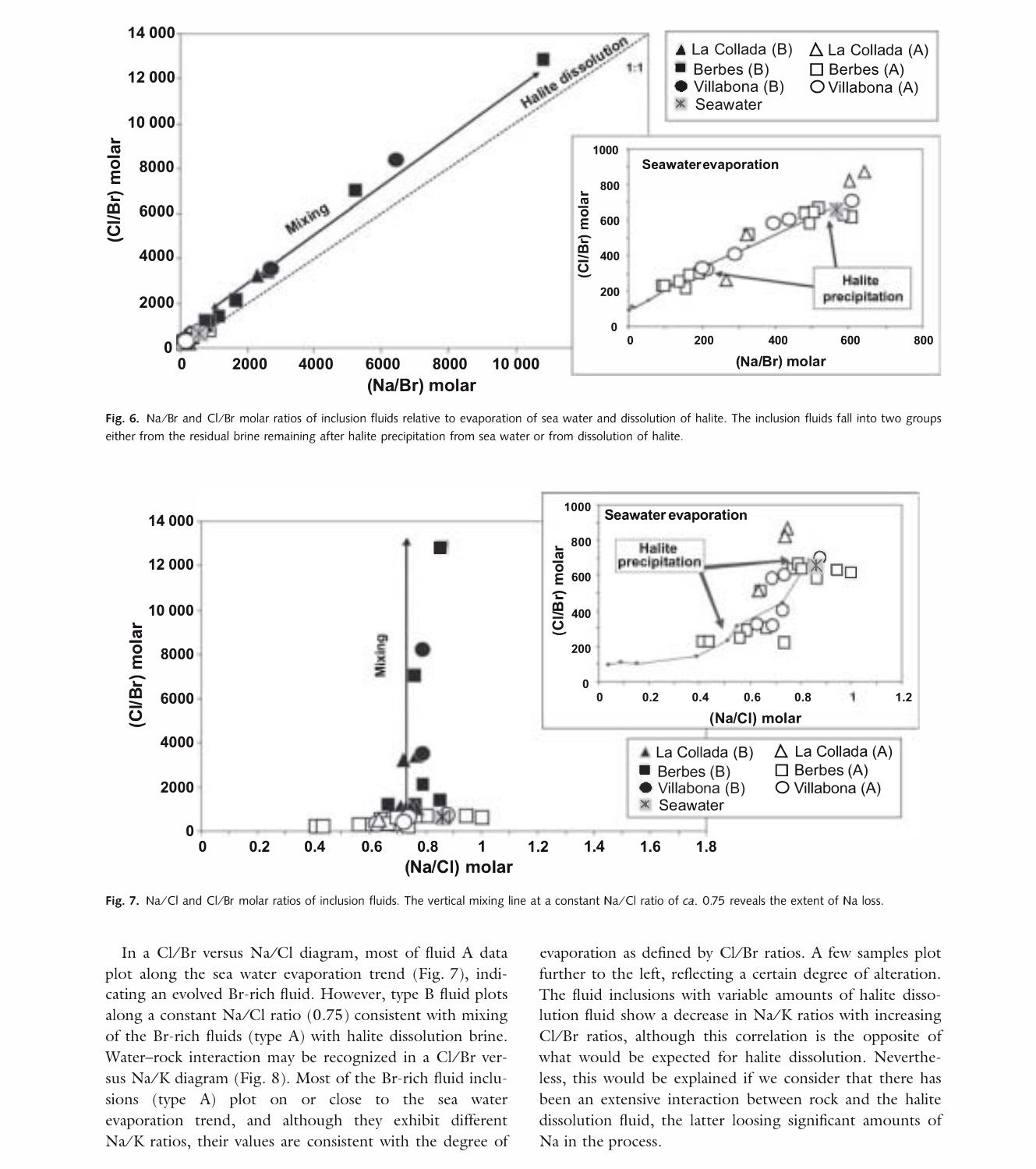

Fig. 8. Na/K and Cl/Br ratios of the inclusion fluids. The difference from the expected Na/K ratios of evaporating sea water is variable.

#### LA-ICP-MS analysis

LA-ICP-MS multi-element (Li, Na, Mg, K, Ca, Mn, Fe, Ba, Zn and Pb) quantitative analysis was carried out on 380 fluid inclusions in fluorite, contained in eight representative samples from the three districts, previously studied by microthermometry. The inclusions analysed ranged from  $50$  to  $200 \mu m$  in size. Absolute concentrations and weight ratios of cations were calculated using Na as internal standard and are shown in Table 3; the Na concentration was estimated from microthermometric data.

Both type A  $(H_2O-NaCl)$  and B1  $(H_2O-NaCl-CaCl_2)$ fluid inclusions were analysed in fluorite from La Paredona and San Lino mines (Berbes district) and La Viesca mine (La Collada district). B2 fluid inclusions  $(H_2O-NaCl CaCl<sub>2</sub>$ ) were analysed satisfactorily only in fluorite from Emilio mine (Berbes district). In fluorite from Moscona mine (Villabona district) only type A inclusions were analysed, as type Bl and type B2 inclusions were scarce and small  $(< 10 \mu m)$ . Moreover, element concentrations in type B inclusions turned out to be inversely proportional to the Na counts. This type of correlation is probably related to an analytical artefact due to the small size of the inclusions and therefore these results were rejected.

In order to elucidate any relationship between the analysed elements, the molar ratios were plotted against each other (Fig. 9). In a Mg/Na versus K/Na plot (Fig.9A) type A fluid inclusions are more enriched in Mg than K, while type Bland type B2 fluid inclusions are more enriched in K. The K/Na ratio can be compared roughly with that obtained by crush-leach. Positive correlation trends are observed in plots like Pb/Na versus Ba/Na (Fig. 9B), Pb/Na versus Zn/Na (Fig.9C) and Fe/Na versus Zn/Na (Fig.9D). The molar abundance of the analysed metals in most fluid inclusions is Fe > Zn > Pb.

The dominant cation in the different fluid types is Na, with lesser amounts of Ca, K and Mg (Table 3). The K concentrations ranged between 2200 and 2600 p.p.m. in type A fluid inclusions and 4400-6900 p.p.m. in type Bl and type B2 ones (Fig. 10). There appears to be an increase in the K content in type B with respect to type A fluid inclusions in both the Berbes and La Collada districts. The measured Mg concentrations are between 1400 and 1850 p.p.m. in all three districts. Type Bl and type B2 fluid inclusions are also more Mg-Fe-enriched than type A ones. Mn concentration was below the detection limit in some type Bl and type B2 inclusions, but type A fluid inclusions contained between 30 and 70 p.p.m. (Table 3).

Fluids trapped in fluorite are characterized by slightly higher metal concentrations (Zn, Pb and Ba) than those observed in modern sedimentary brines, which may contain up to approximately 100 p.p.m. Pb, 250 p.p.m. Zn and 150 p.p.m. Ba (e.g. Land 1995; Hanor 1996). Type A fluid inclusions typically contain lower concentration of Fe, Zn, Pb and Ba (170-380, 70-230, 25-150, 100- 310 p.p.m. respectively) than type Bl and type B2 fluid inclusions (160-500, 85-160, 320-480 p.p.m. respectively; Table 3; Fig. 10). Ba and Zn contents in type Bl fluid inclusions show intermediate values between type A and type B2 fluids. Ba, Zn and Pb contents of the inclusions with type A fluid (Fig. 10) also appear to decrease from E to W, that is from Berbes, to La Collada and to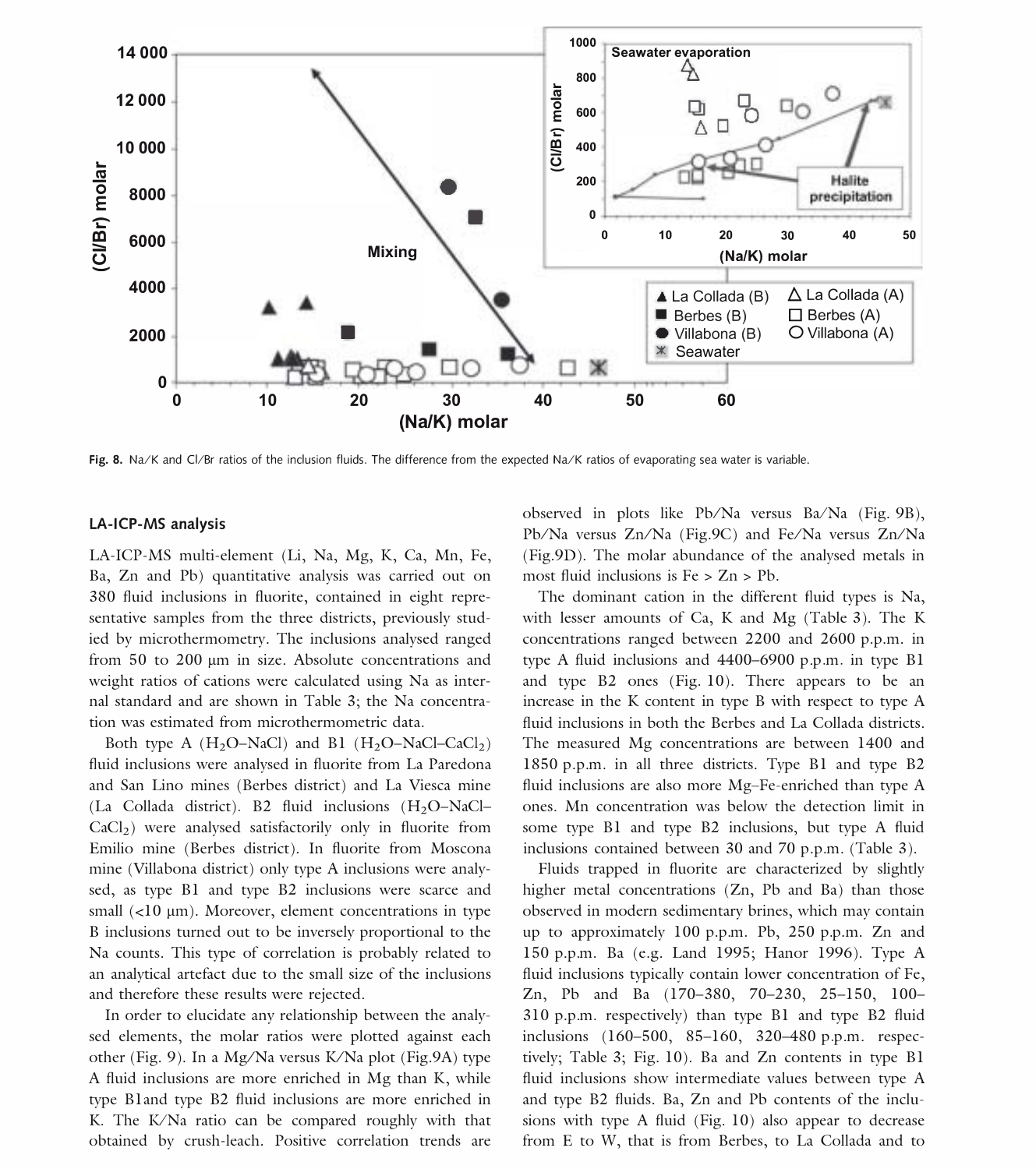|                                |          |         | Fluid A    |                  |          | Fluid B <sub>2</sub> |                |         |                 |
|--------------------------------|----------|---------|------------|------------------|----------|----------------------|----------------|---------|-----------------|
| District                       | Berbes   |         | La Collada | Villabona        | Berbes   |                      | La Collada     |         | <b>Berbes</b>   |
| Sample<br>Salinity*            | BE03-PAR | BE03-36 | CO04-03    | VI04-7/10<br>7.0 | BE03-PAR | BE03-36              | CO-04-10<br>18 | CO04-06 | BE05-EM<br>25.4 |
|                                | 3.0      | 7.2     | 1.6        |                  | 9.4      | 13                   |                | 17.5    |                 |
| Element molar ratios           |          |         |            |                  |          |                      |                |         |                 |
| Mg/Na                          |          |         |            |                  |          |                      |                |         |                 |
| Average                        | 0.12003  | 0.12988 | 0.08805    | 0.05512          | 0.02468  | 0.01268              | 0.01792        | 0.01430 | 0.04336         |
| <b>SD</b>                      | 0.08024  | 0.09946 | 0.03432    | 0.01473          | 0.01624  | 0.00563              | 0.00762        | 0.00510 | 0.01937         |
| K/Na                           |          |         |            |                  |          |                      |                |         |                 |
| Average                        | 0.10277  | 0.09079 | 0.09386    | 0.04412          | 0.03171  | 0.07734              | 0.06442        | 0.08130 | 0.05182         |
| SD <sub></sub>                 | 0.04976  | 0.05046 | 0.03341    | 0.03348          | 0.01452  | 0.02118              | 0.01267        | 0.02849 | 0.02032         |
| Ba/Na                          |          |         |            |                  |          |                      |                |         |                 |
| Average                        | 0.00189  | 0.00294 | 0.00238    | 0.00056          | 0.00267  | 0.00021              | 0.00091        | 0.00090 | 0.00061         |
| SD                             | 0.00124  | 0.00077 | 0.00094    | 0.00032          | 0.00122  | 0.00008              | 0.00057        | 0.00051 | 0.00024         |
| Mn/Na                          |          |         |            |                  |          |                      |                |         |                 |
| Average                        | 0.00042  | 0.00089 | 0.00022    | 0.00024          | 0.00043  | 0.00018              | 0.00031        | 0.00018 | 0.00024         |
| SD                             | 0.00023  | 0.00006 | 0.00011    | 0.00008          | 0.00024  | 0.00001              | 0.00006        | 0.00006 | 0.00013         |
| Fe/Na                          |          |         |            |                  |          |                      |                |         |                 |
| Average                        | 0.01259  | 0.00488 | 0.00176    | 0.00206          | 0.02020  | n.d.                 | 0.00091        | 0.00068 | 0.00886         |
| SD.                            | 0.00777  | 0.00015 | 0.00108    | 0.00082          | 0.01043  |                      | 0.00051        | 0.00017 | 0.00631         |
| Zn/Na                          |          |         |            |                  |          |                      |                |         |                 |
| Average                        | 0.00414  | 0.00164 | 0.00646    | 0.00100          | 0.00658  | 0.00045              | 0.00059        | 0.00044 | 0.00582         |
| SD                             | 0.00248  | 0.00065 | 0.00210    | 0.00056          | 0.00271  | 0.00012              | 0.00028        | 0.00025 | 0.00280         |
| Pb/Na                          |          |         |            |                  |          |                      |                |         |                 |
| Average                        | 0.00037  | 0.00031 | 0.00188    | 0.00013          | 0.00090  | 0.00013              | 0.00019        | 0.00013 | 0.00033         |
| <b>SD</b>                      | 0.00021  | 0.00014 | 0.00111    | 0.00002          | 0.00012  | 0.00001              | 0.00007        | 0.00002 | 0.00015         |
| Element concentration (p.p.m.) |          |         |            |                  |          |                      |                |         |                 |
| Na                             |          |         |            |                  |          |                      |                |         |                 |
| Average                        | 11888    | 28 204  | 6146       | 27 789           | 35 245   | 48 987               | 53 705         | 47 239  | 48 983          |
| <b>SD</b>                      | 18       | 103     | 20         | 3                | 27       | 43                   | $\overline{2}$ | 48      | 55              |
| Mg                             |          |         |            |                  |          |                      |                |         |                 |
| Average                        | 1850     | 1557    | 1465       | 1598             | 2047     | 2131                 | 1981           | 2795    | 2413            |
| <b>SD</b>                      | 1371     | 1032    | 1293       | 427              | 1538     | 1820                 | 1376           | 2387    | 1491            |
| Κ                              |          |         |            |                  |          |                      |                |         |                 |
| Average                        | 2230     | 2634    | 2248       | 2275             | 4465     | 6424                 | 6982           | 6275    | 5373            |
| <b>SD</b>                      | 1476     | 1028    | 1847       | 1581             | 3983     | 1759                 | 3375           | 2647    | 3130            |
| Ca <sup>†</sup>                |          |         |            |                  |          |                      |                |         |                 |
| Average                        | 1964     | 4231    | 922        | 4168             | 13 7 10  | 12 5 41              | 8593           | 19840   | 41 440          |
| SD.                            | 3        | 15      | 3          | 0                | 10       | 11                   | $\mathbf 0$    | 20      | 47              |
| Ba                             |          |         |            |                  |          |                      |                |         |                 |
| Average                        | 312      | 303     | 125        | 109              | 404      | 439                  | 325            | 385     | 482             |
| <b>SD</b>                      | 239      | 223     | 94         | 50               | 277      | 391                  | 269            | 313     | 328             |
|                                |          |         |            |                  |          |                      |                |         |                 |
| Mn                             | 69       | 43      | 51         | 33               | n.d.     | 37                   | 46             | n.d.    | 40              |
| Average<br><b>SD</b>           | 19       | 30      | 35         | 26               |          | 24                   | 34             |         | 24              |
| Fe                             |          |         |            |                  |          |                      |                |         |                 |
|                                |          |         |            |                  |          |                      |                |         |                 |
| Average                        | 324      | 234     | 382        | 171              | 374      | n.d.                 | 886            | 1111    | 1015            |
| SD <sub></sub>                 | 91       | 176     | 267        | 107              | 265      |                      | 167            | 934     | 819             |
| Zn                             |          |         |            |                  |          |                      |                |         |                 |
| Average                        | 237      | 177     | 208        | 76               | 161      | 404                  | 334            | 339     | 493             |
| SD                             | 139      | 128     | 174        | 53               | 121      | 345                  | 272            | 294     | 338             |
| Pb                             |          |         |            |                  |          |                      |                |         |                 |
| Average                        | 86       | 63      | 153        | 26               | 166      | 92                   | 116            | 87      | 107             |
| <b>SD</b>                      | 51       | 43      | 101        | 6                | 85       | 66                   | 70             | 59      | 59              |
| No. of inclusions              | 45       | 13      | 82         | 44               | 73       | 34                   | 31             | 25      | 40              |

|  |  |  |  |  |  |  |  |  | Table 3 Summary of individual fluid inclusions analyses by LA-ICP-MS in fluorite from Berbes. La Collada and Villabona districts. |
|--|--|--|--|--|--|--|--|--|-----------------------------------------------------------------------------------------------------------------------------------|
|--|--|--|--|--|--|--|--|--|-----------------------------------------------------------------------------------------------------------------------------------|

n.d., not detected.

"Modal salinity of fluid inclusions in eq. wt % NaCI.

tCalculated using average CaiN a ratios from Tm-hydrate data for fluid B (0.38 was used for sample BE03-PAR, 0.25 for sample BE03-36, 0.84 for sample BE05-EM, 0.42 for sample CO04-06, 0.16 for sample CO04-10) and LA data in quartz (Q2) fluid inclusions for fluid A (0.15 in all samples).